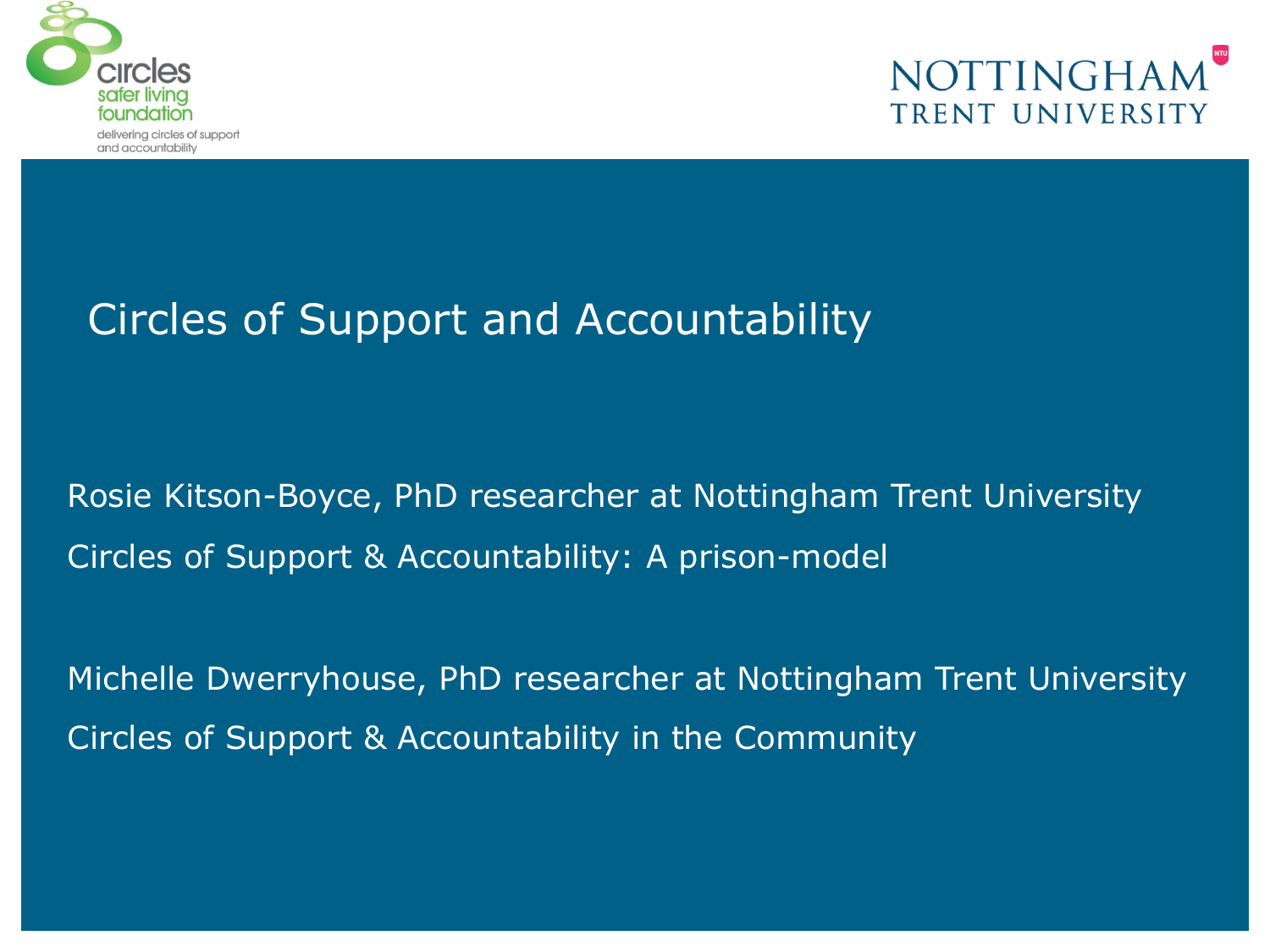## What are Circles of Support and Accountability (CoSA)?



- A Circle involves 4-6 volunteers who offer support to a medium
	- – high risk sex offender
	- Screened, selected and trained
	- Meet with a Core Member (sex offender) in the community once a week to offer social support
	- Lasts around 18 months
- Volunteers are supervised by a professionally qualified Project Co-ordinator
	- Provides advice and support through supervision
	- $-$  Communicates and shares information with other risk management agencies through the MAPPA process

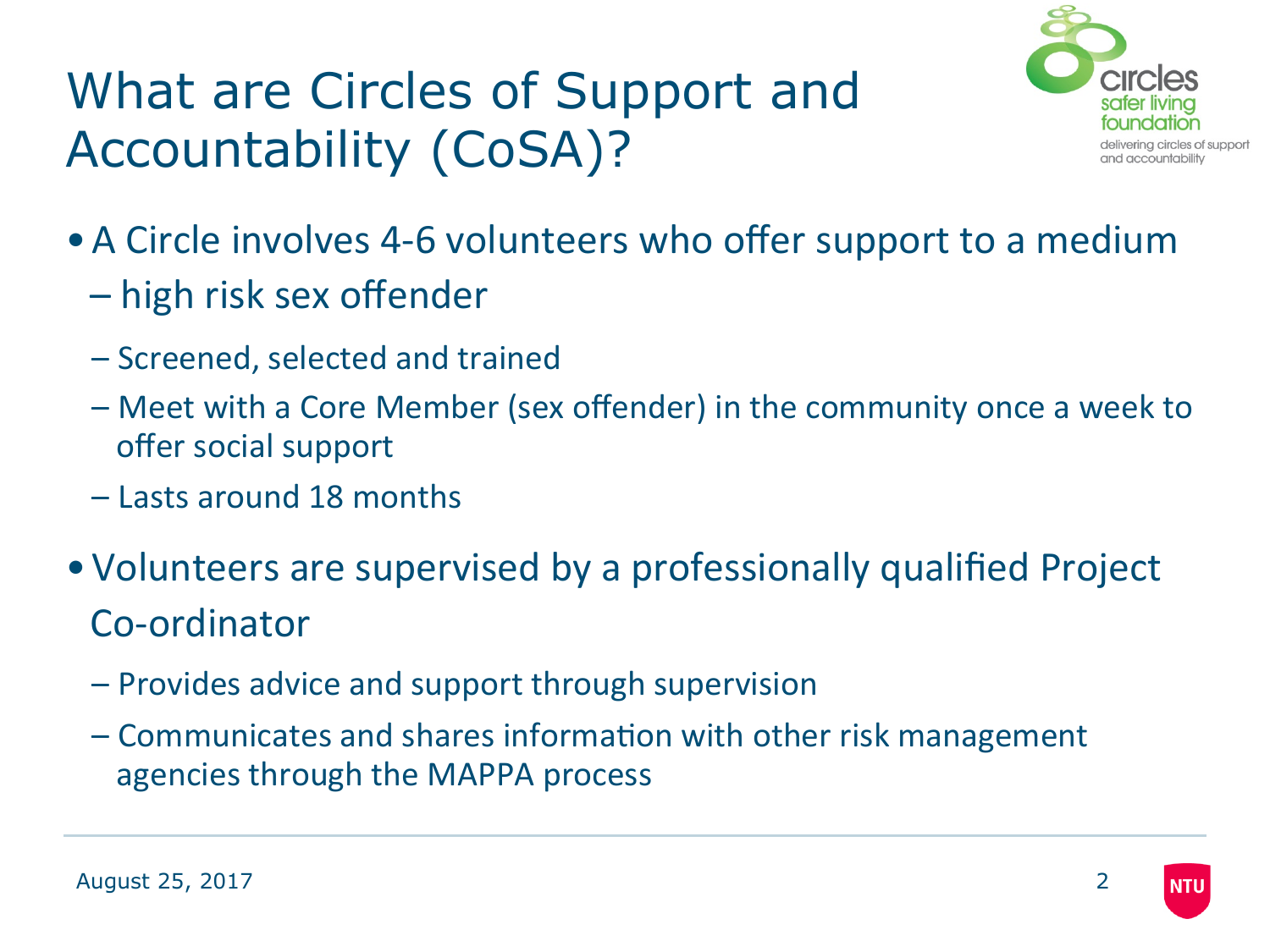## Where did CoSA come from?



Circles were shown to help to successfully reintegrate individuals back into society whilst at the same time helping to enhance community safety.

Following its success in Canada, the UK Government funded three pilot CoSA projects in 2002: Thames Valley; Hampshire and; the Lucy Faithful Foundation.

Circles are used with high risk sex offenders to support and enable their reintegration back into society, whilst still holding them accountable for their behaviour. **Cesaroni** (2001)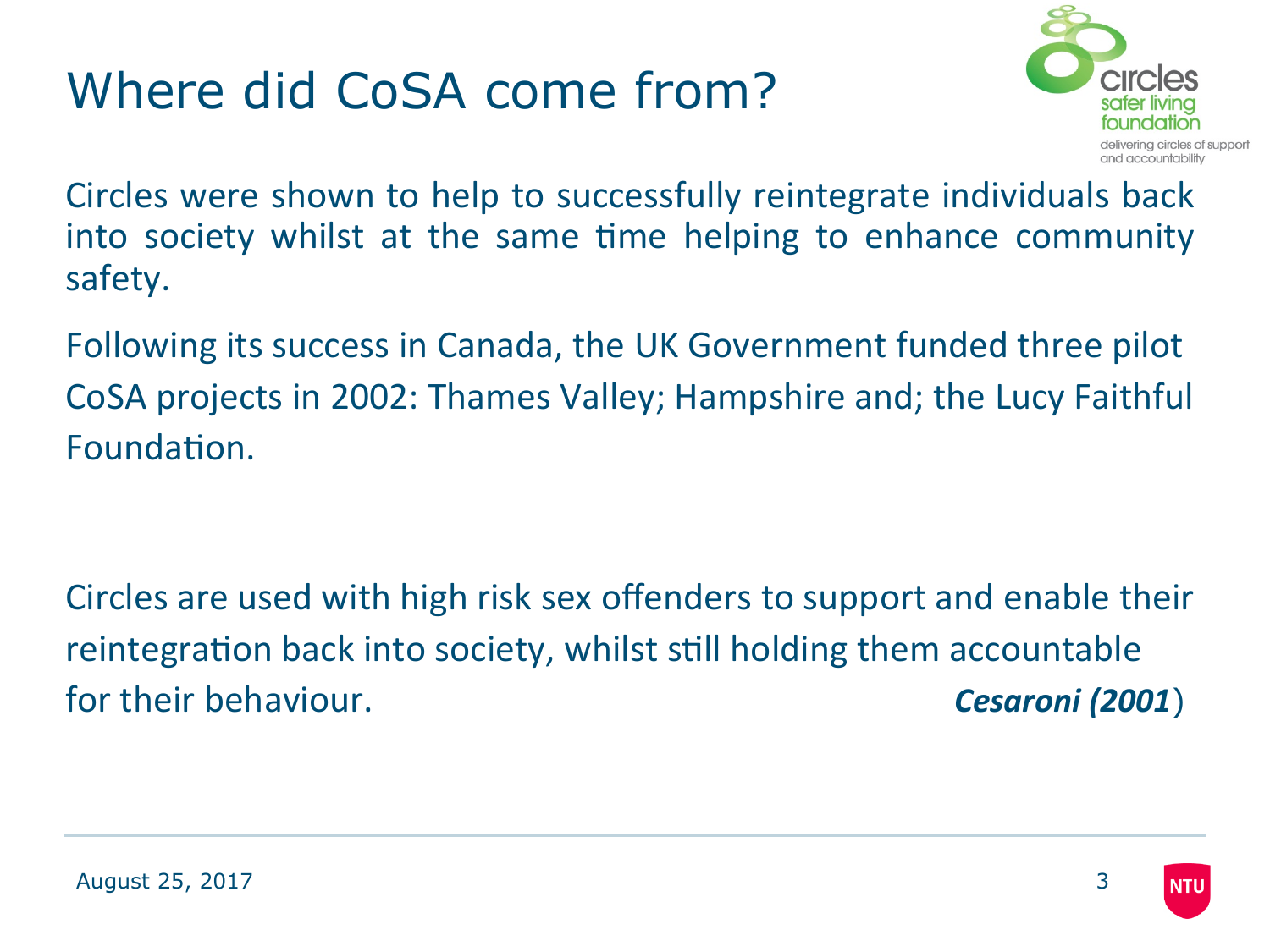### How do Circles work?



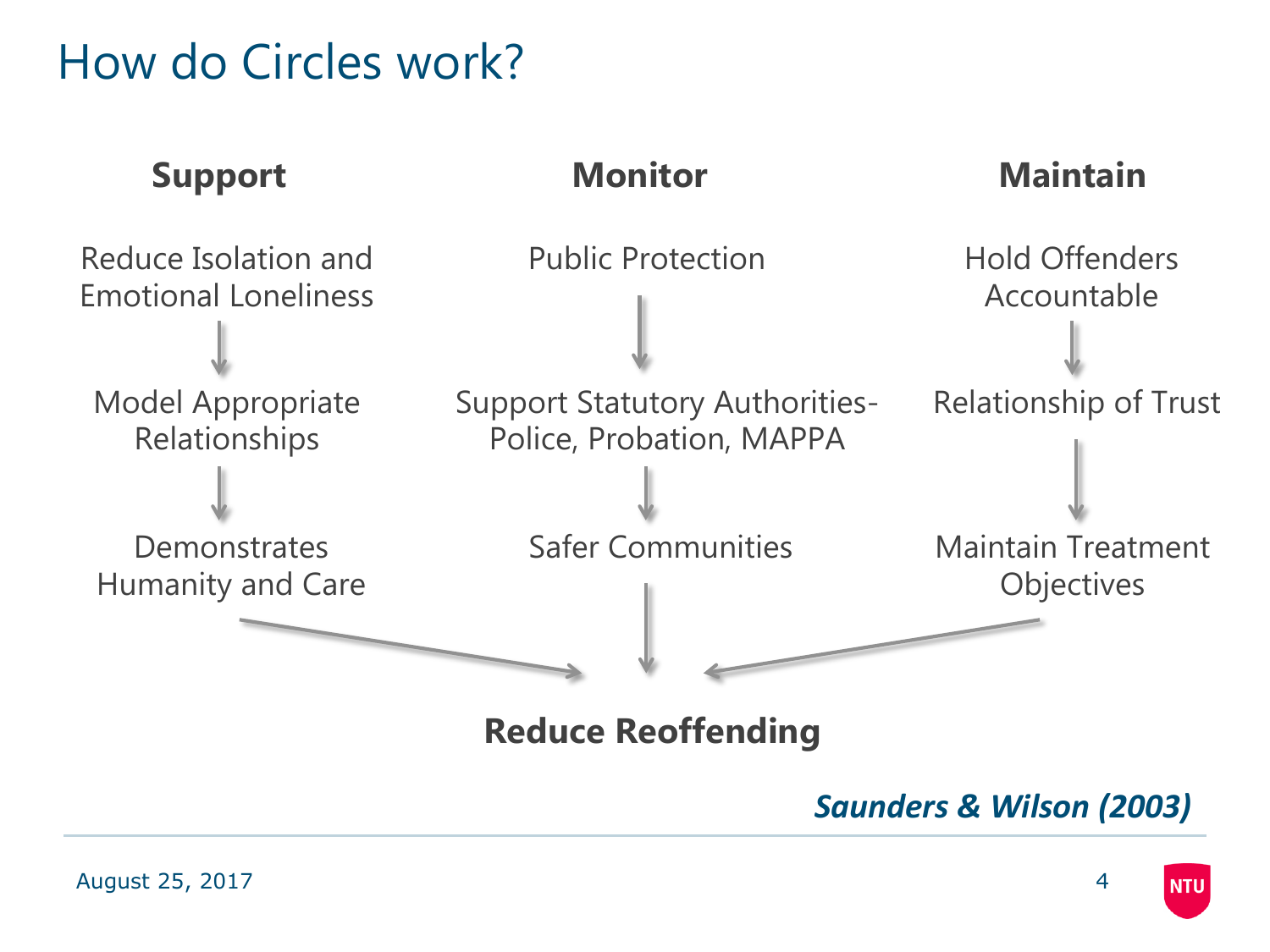### How effective are CoSA in the UK?



#### A UK study observed 60 Circles over the first eight years in the UK

- One sexual reconviction  $-$  Circle still reported as making positive progress due to reduction in CM's risk of harm & severity of offending behaviour
- •70% resulted in an improvement in the offenders' emotional well-being reducing their emotional loneliness and social isolation
- Almost 50% of Core Members had improved links with their families and increased their support networks
- •50% had increased their engagement in age-appropriate relationships Significant as majority of offenders previous crimes involved child victims.

### **Circles promote pro-social reintegration as well as reducing re-offending**

**Bates, McRae, Williams and Webb (2012)** 

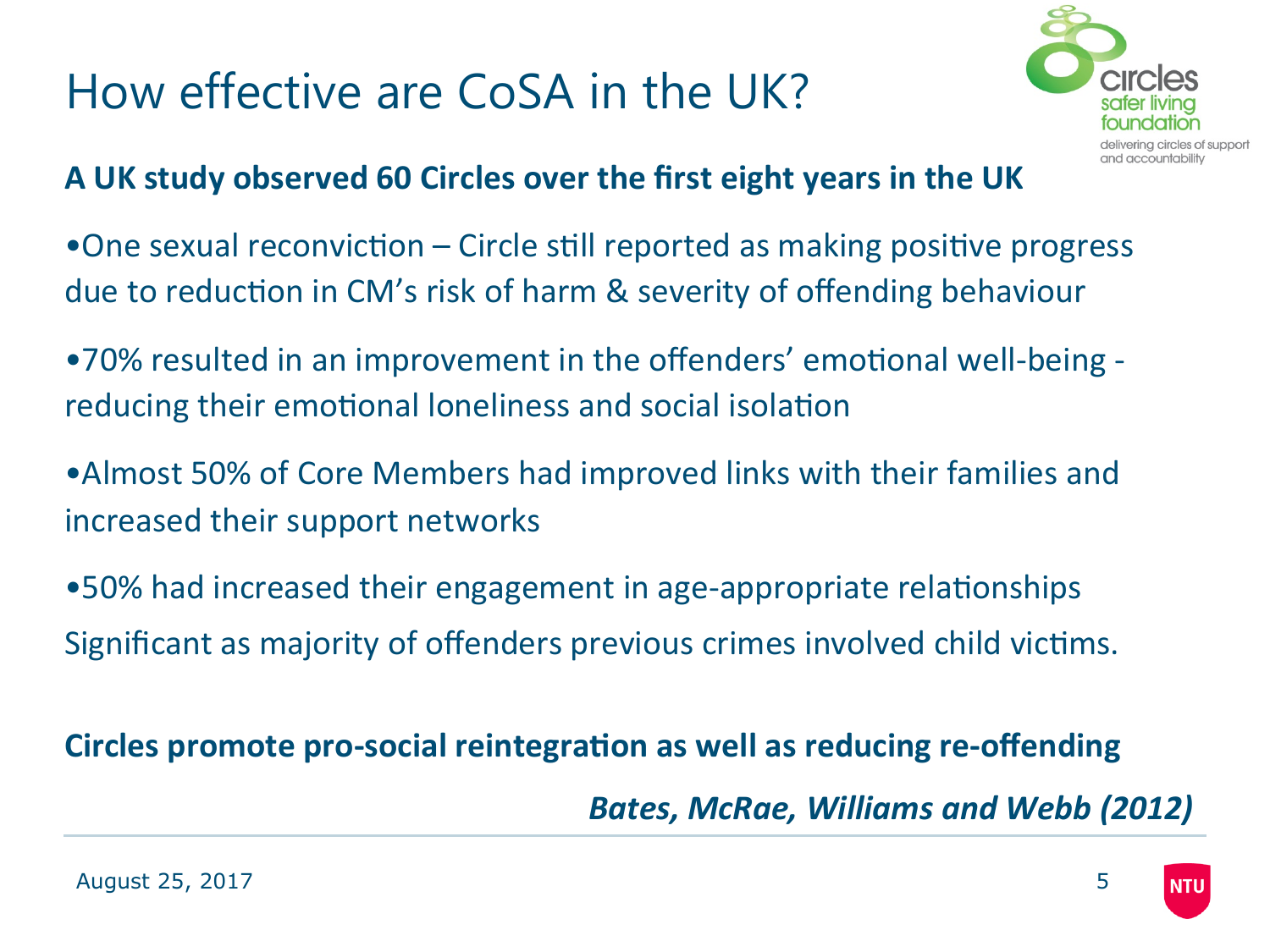# How effective are CoSA in the UK?



**Studied 71 out of the 100 Circles established in the South East of the UK in** the first ten years since the project started.

• Core Members had a significantly lower number of sexual or violent reoffences than the comparison group of persons referred to, but not placed, in a Circle. 

• Critics have stated there is not enough evidence to suggest whether or not CoSA significantly reduces sexual recidivism by the core member - existing research varying in quality and involving a lack of statistically significant results – See Elliott, Zajac & Meyer (2013) for more detail

•Low base rate makes demonstrating this hard though.

• Many other benefits to Circles

**Bates, Williams, Wilson & Wilson (2014)**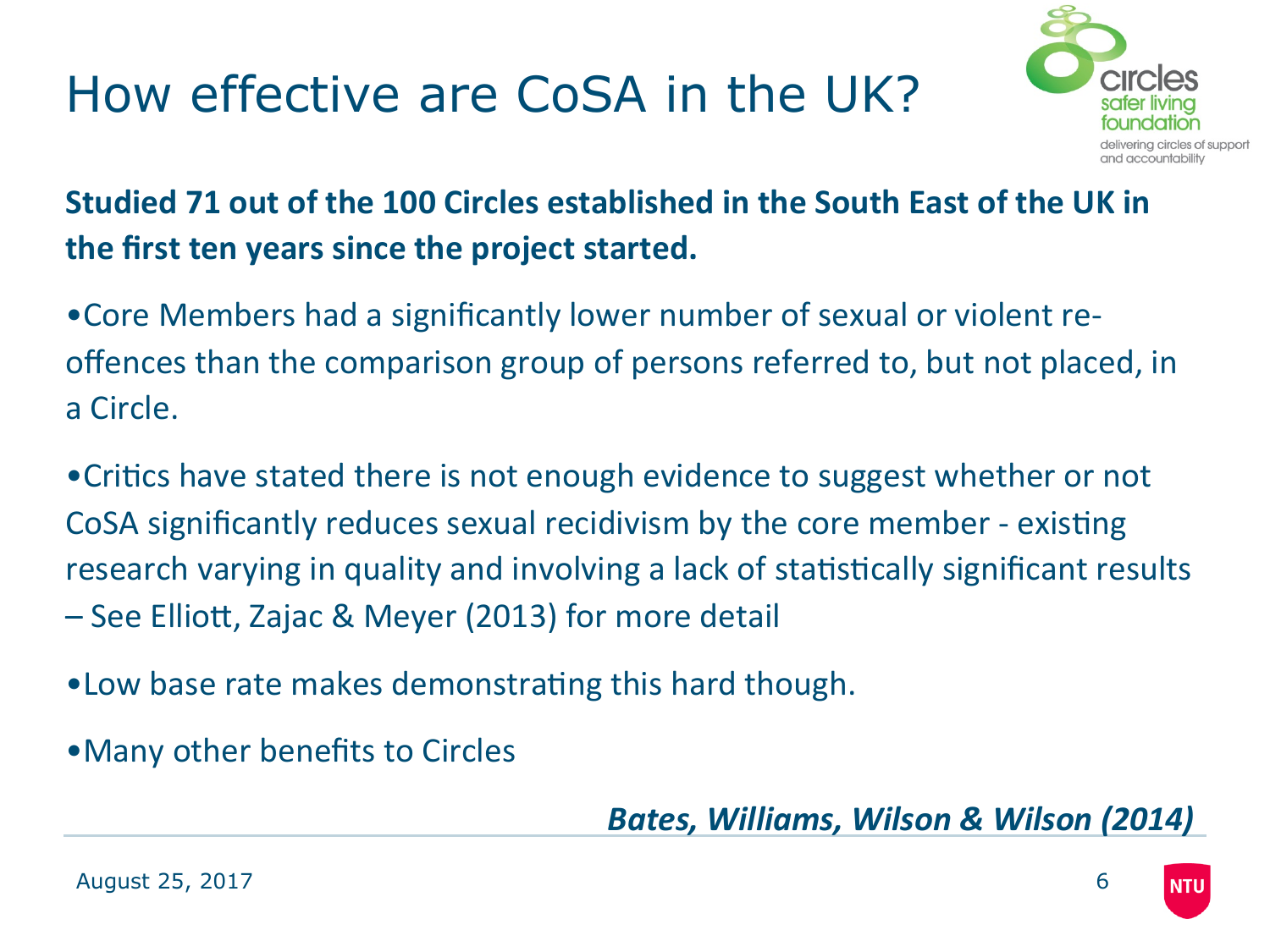# CoSA: The prison-model



Following the success of the community CoSA projects in the UK, for the first time ever, prison-based Circles have been established in the UK.

- Established under the Safer Living Foundation a charitable organisation including:
- -HMP Whatton, Nottingham Trent University, National Probation Trust (Nottinghamshire), Nottinghamshire Police, Circles UK representatives.
- •The Circles begin 3-6 months before a prisoner's release and will continue into the community.
- •The volunteers come in to the prison for weekly circle sessions with the core member.
- •They then continue the circle sessions in the community once the core members have been released from prison.

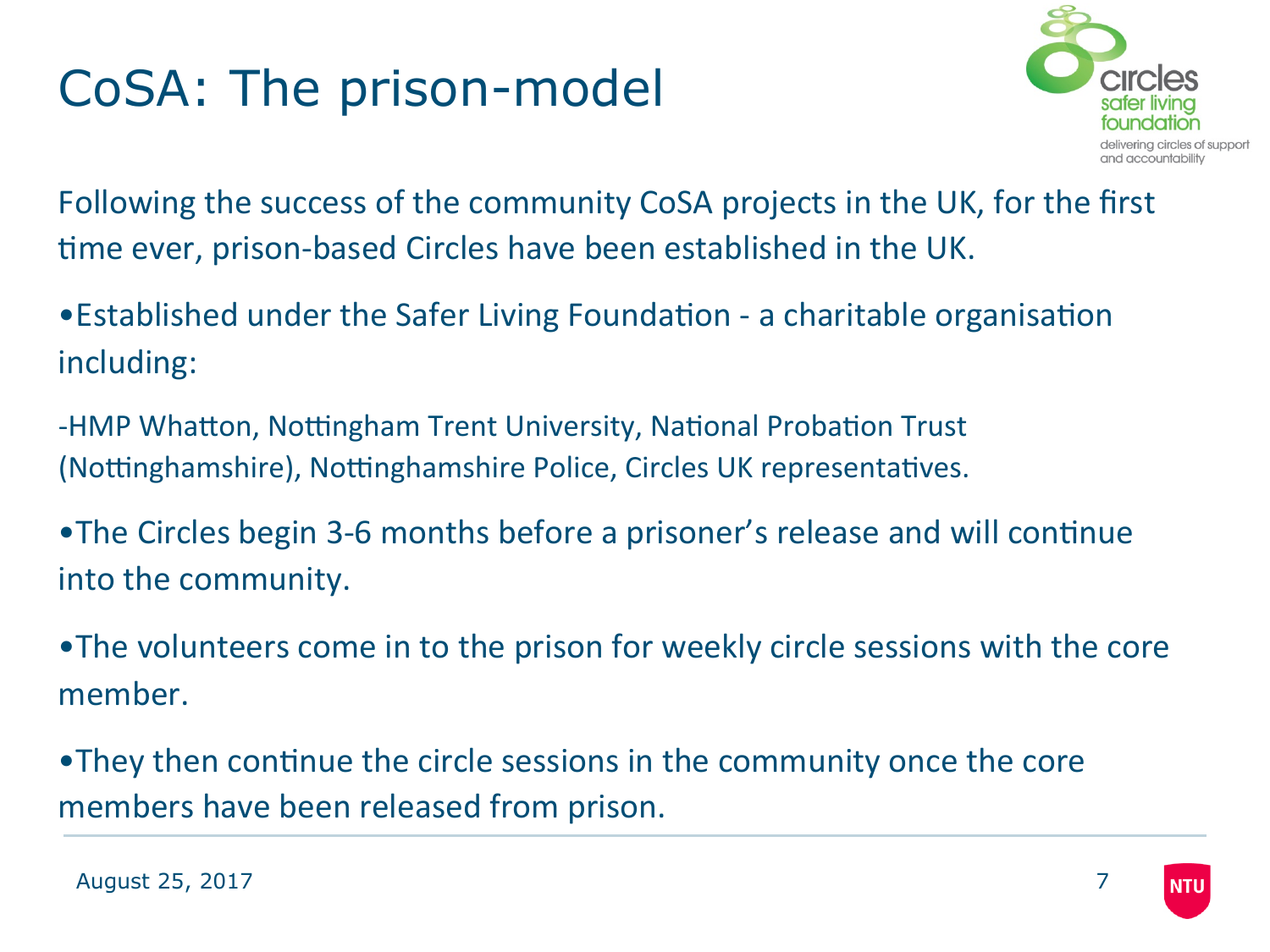# CoSA: The prison-model



• Core Members consist of high-risk sex offenders who are either elderly (55+) and/or Intellectually Disabled

• Concern some high risk prisoners were leaving Whatton without family or community support.

- Particularly those with Intellectual Disabilities and the elderly
- These type of sex offenders are particularly vulnerable and can often find the transition from prison to the community the most difficult and socially isolating.
- Known that social isolation is a significant risk factor for further reoffending
- Those who do not meet the above criteria but who for example have a severe lack of social support on release will still be considered.

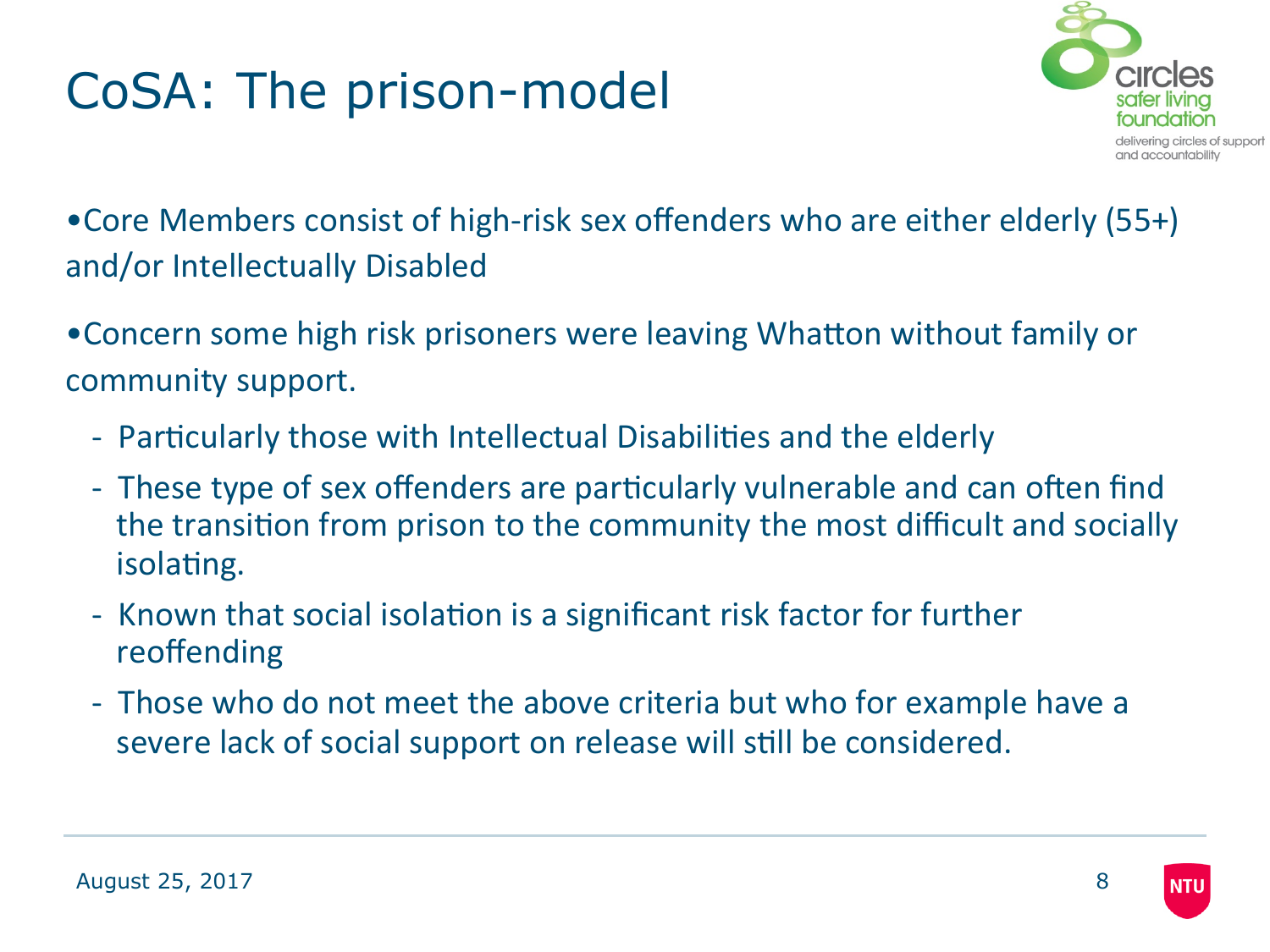# CoSA: The prison-model



Data was collected from when the project was first started in 2014 until August 2016

Qualitative and Mixed method data collected from the core members at 3 time points:

T1. Prior to the core members starting the prison-model CoSA (n=9)

T2. Just before the core members were due to be released back in to the community  $(n=6)$ 

T3. Once the core members were in the community but still part of the CoSA (n=7)

Qualitative interviews were also collected from volunteers ( $n=10$ ).

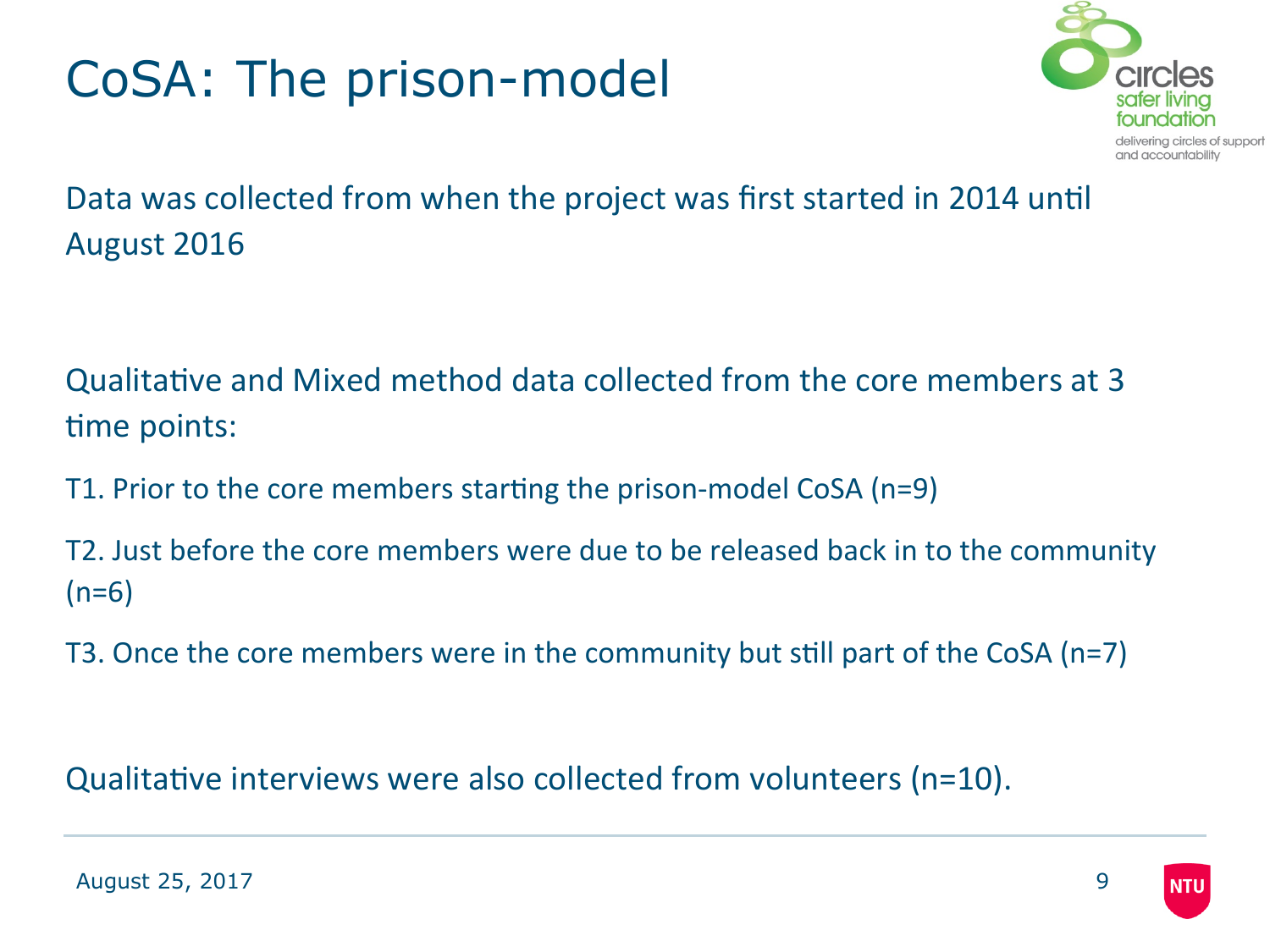

#### **Knowing they'll have support**

Without the circle the core members would be facing release alone

'They (Prison-model coordinator) approached me yeah because I haven't got any erm support network out there at all, there's no family, friends or anything' **Core member participant 2** 

The importance of this support coming from 'normal', 'non-professionals' – volunteering and not being paid to be there

Improves well-being and motivation to change - what characterises the social relations, that assists the ex-offender in realising their pro social aspirations the most is a sense of solidarity and 'we-ness' (Weaver & McNeill, 2015).

'Because you know, they're volunteers, they come all this way to see a prisoner but they want to come and see you for a purpose...we talked a lot about it and it's wonderful.' **Core member participant 7** 

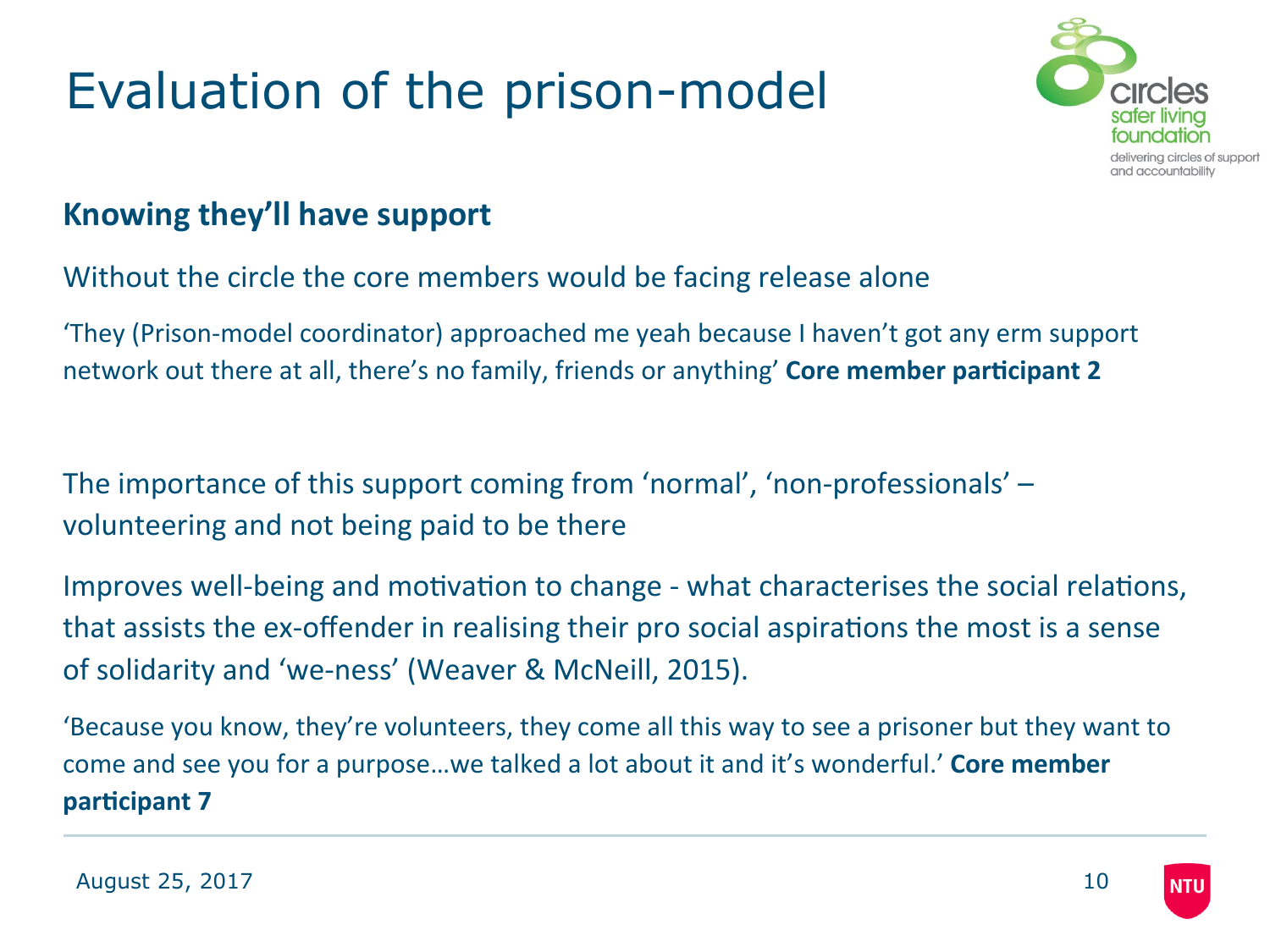

#### **Building relationships**

Enables time and space for the relationships to be built and dynamics to settle before the reality of release sets in.

Ex-offenders are more likely to accept direct guidance regarding desistance from people whereby the relationships involve rapport and listening to one another (Barry, 2007; McCulloch 2005)

'as I say it takes erm several times to meet each other and talk to each other and understand each other and trust each other but once that's all done it's good.' **Core member participant 7** 

HMP Whatton - a safe place, which reduces anxiety and additional 'head space' for the prisoners to reflect upon the self and contemplate change. (Blagden, Winder & Hames, 2016)

Would prison-models of CoSA be as beneficial in different prisons with different climates?

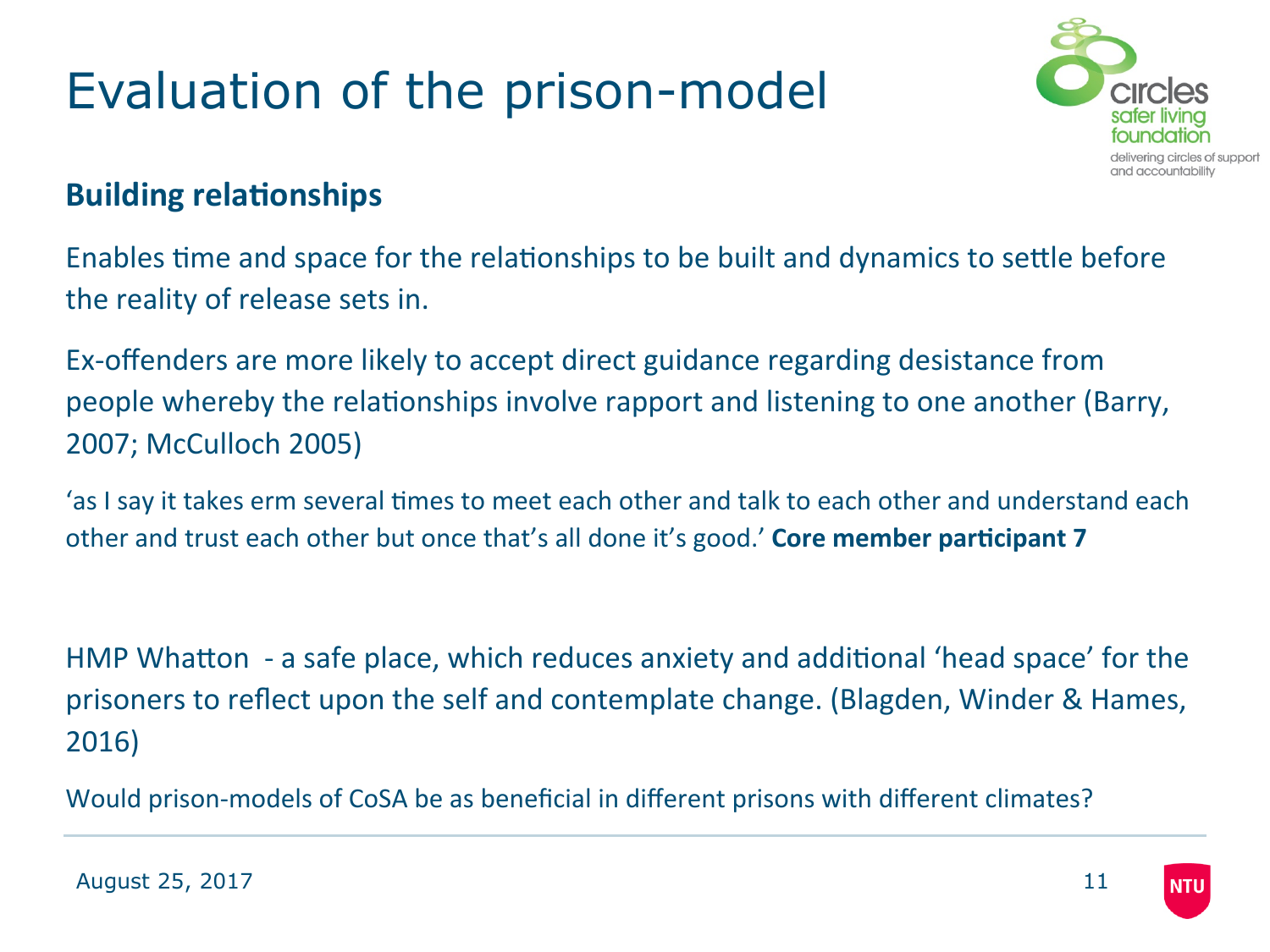#### **Being prepared**



Talk through potential issues/ risky situations

'Err explaining things to me in a different light, how I deal with like err somethings I don't grab and they're on about doing like roleplays, I don't mind doing that, they talk to me and everything so that's a good thing.' **Core member participant 4** 

Put practical plans in place i.e. filling out forms/ arranging housing

#### **Through the gate**

Core members are supported through the difficult and often scary period from prison to community

It was good because we'd already met inside  $***$  (prison) I think we met for 6 months inside before so it was good to have a couple of familiar faces' Core member participant 10

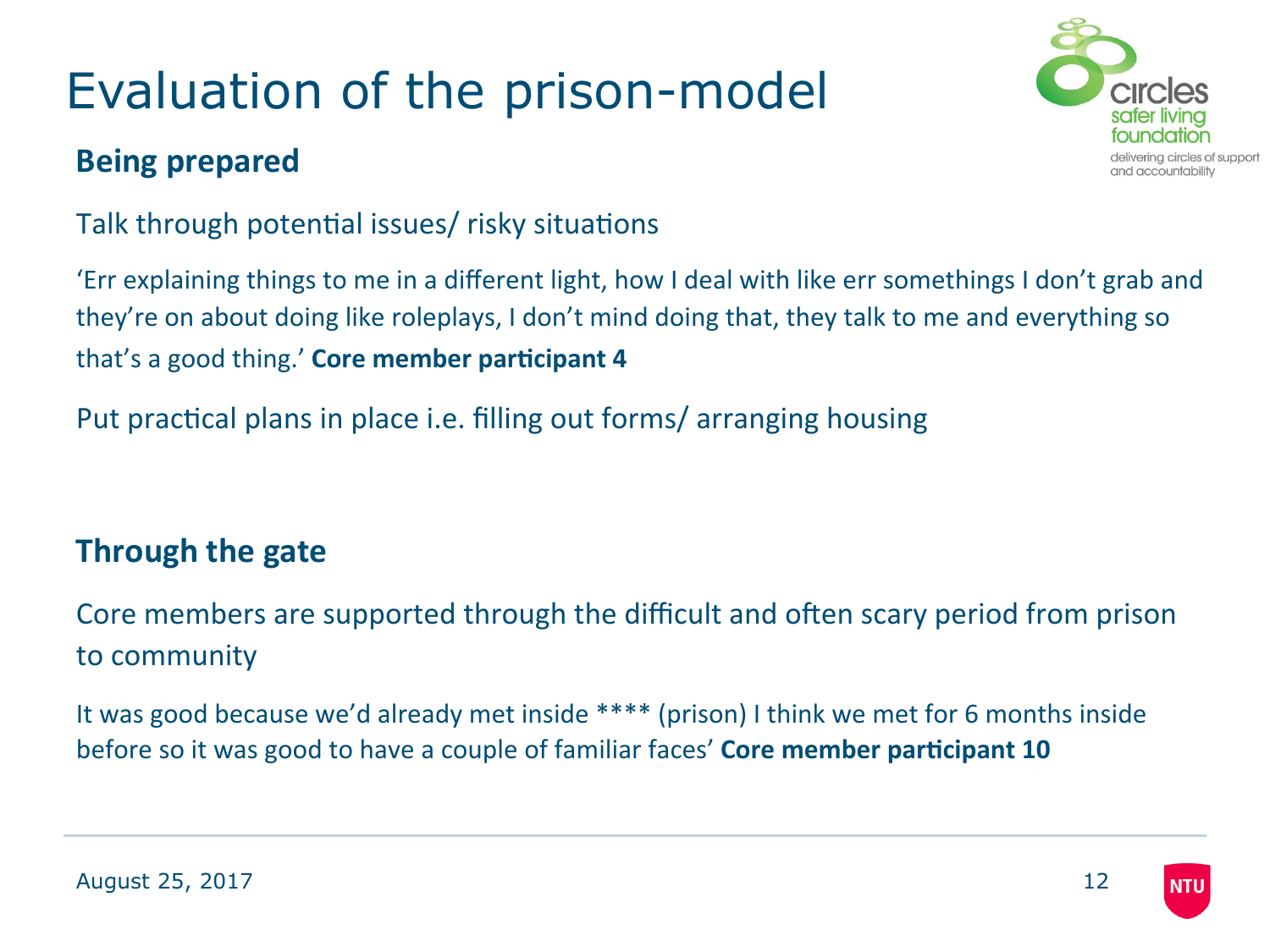#### **Support & accountability immediately on release**



Encourages them to 'stay on track' / stops them slipping back in to old behaviour during the sensitive period of release

with the group yeah I found them very supportive, they was always there straight away swapping phone numbers and stuff like that and then they explained to me who was going to be on duty that weekend you know if anything happened I could get in touch with them and they' re still doing that now.' Core member participant 2

#### **Barriers to reintegration**

-Despite the benefits of the prison-model core members are still worried about never being able to leave the 'sex offender' label behind.

-Concerned that they will always face restrictions and be afraid of people finding out.

'There is no normal once you' ve been inside really, you' re forever under conditions, even after probation finishes you're still under conditions, you're not free really' **Core member participant 9** 

Kitson-Boyce, Blagden, Winder & Dillon (2017)

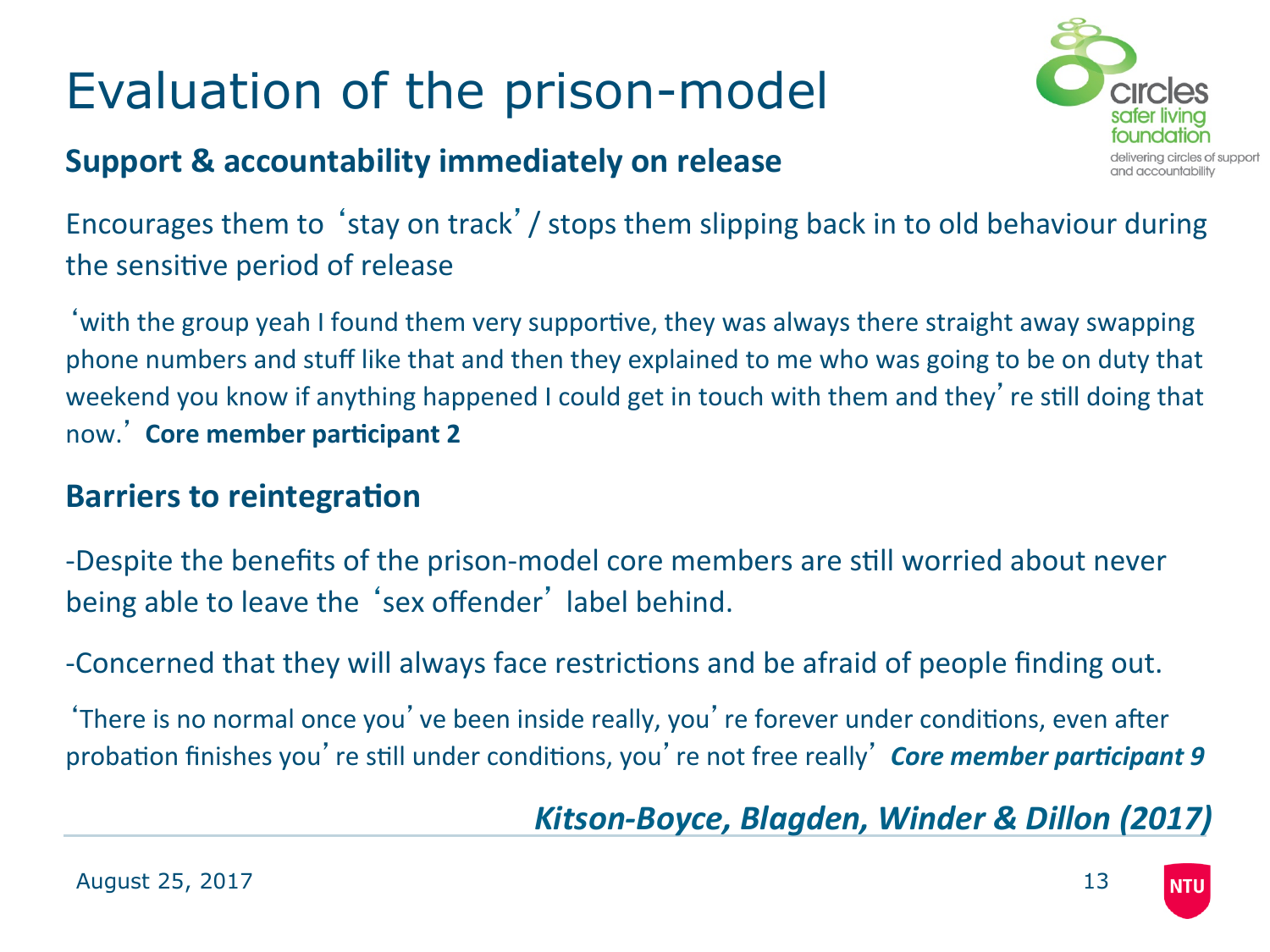

### Evaluating community-based Circles of Support and Accountability from the perspective of core members: successes, failures and everything in-between

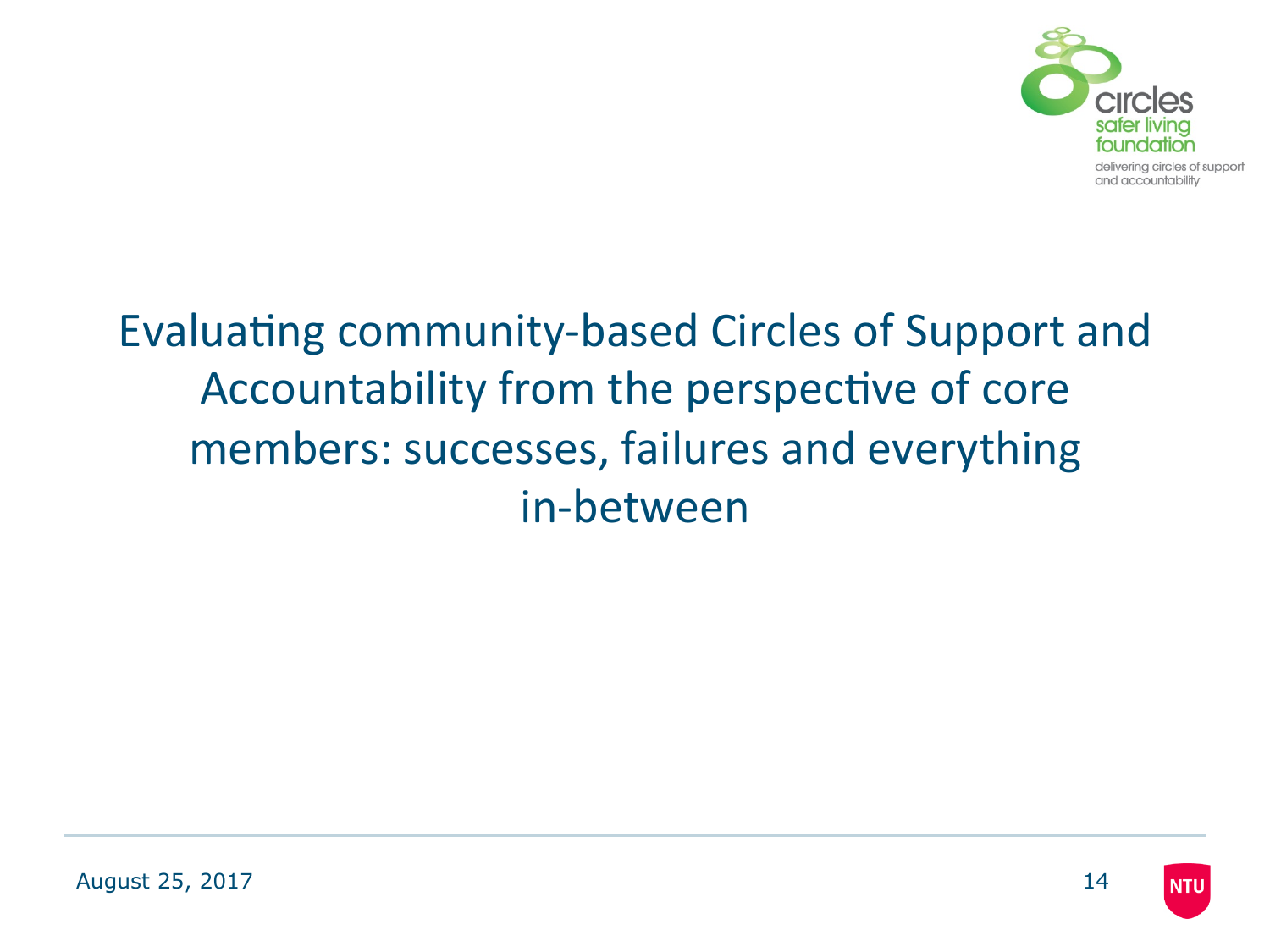

### National Research – 188 Circles

- Strong focus on success vs failure

### Rationale

- •Strong focus upon recidivism risk
- Paucity of research into failed Circles
- •Mostly quantitative data
- Little research into core member experiences
- Aims
- •Enhance knowledge in the area of failed Circles
- •Provide recommendations to Circles UK
- •Develop understanding in core member rehabilitation and community reintegration

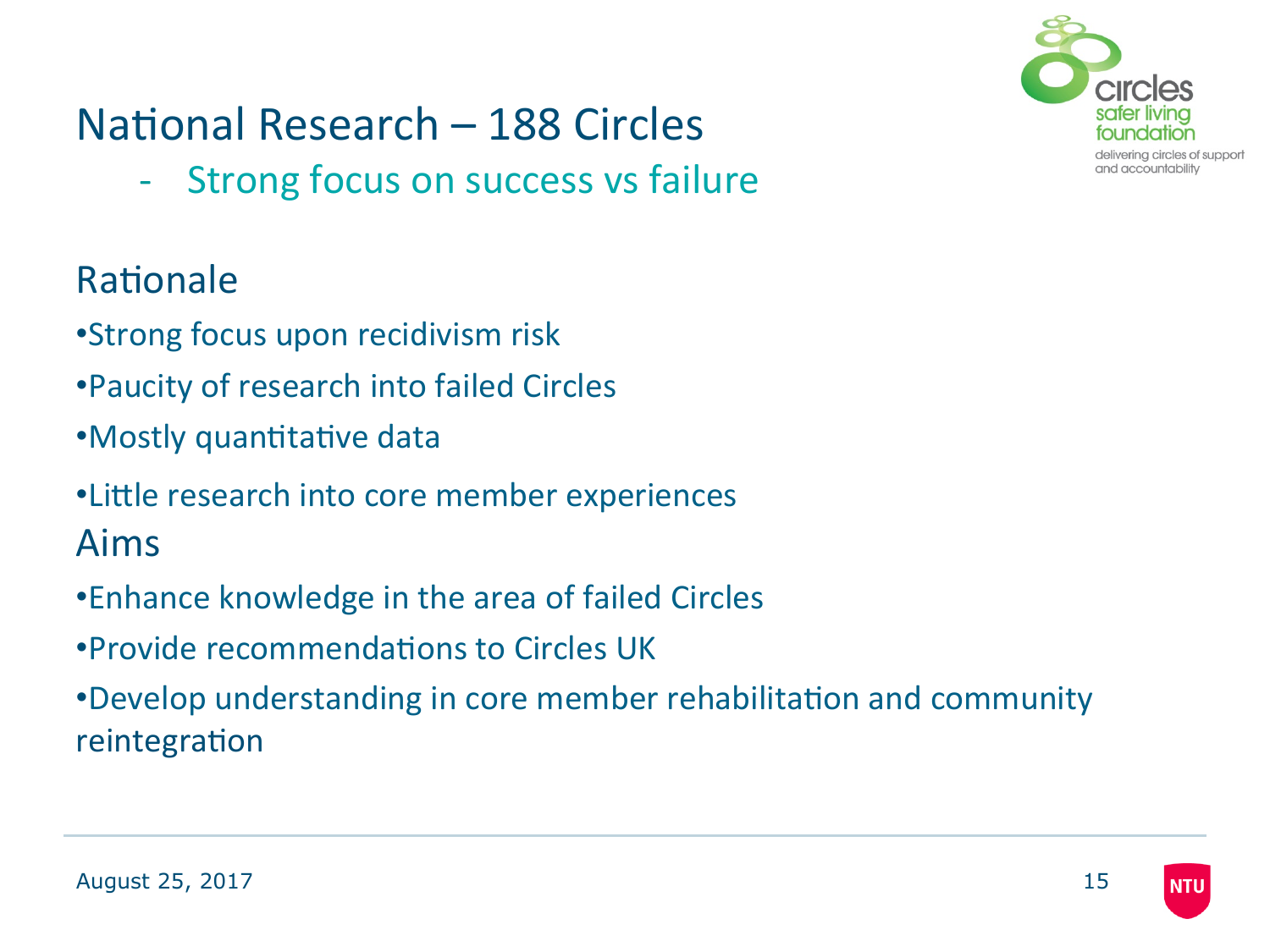

### **Reasons for CoSA failure**

■Core Member dropout

■Recall to prison

■Core Member exclusion

§Volunteer disbandment 

(Bates, Williams, Wilson & Wilson, 2013; Höing, Vogelvang & Bogaerts, 2015).

### Reasons for treatment non-completion

•Premature termination by the offender

•Termination of treatment due to **recall to prison**/failure to comply with probation release conditions.

•Exclusion from treatment by the treatment team

(Larochelle, Diguer, Laverdière and Greenman, 2011)

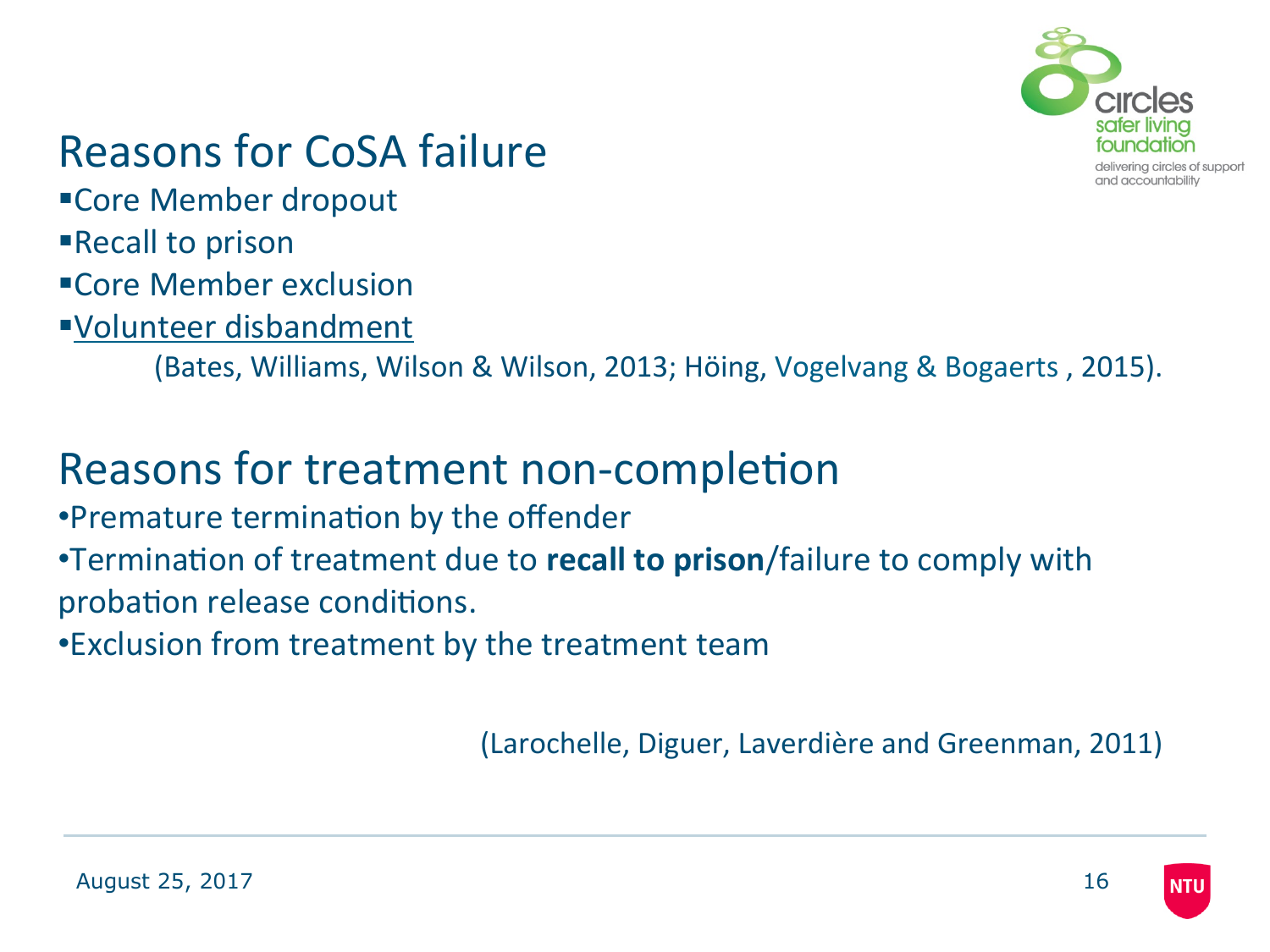Voluntary drop out:



### **Reasons for CoSA failure** ■Core Member dropout

# Reasons for treatment non-completion

•Premature termination by the offender

Causes  $\triangleright$ Therapist - confrontational style of engagement (Marshall, Marshall and Ware, 2009)  $\triangleright$  Volunteer – Negative attitude towards Core Member (Höing, Vogelvang & Bogaerts, 2015).

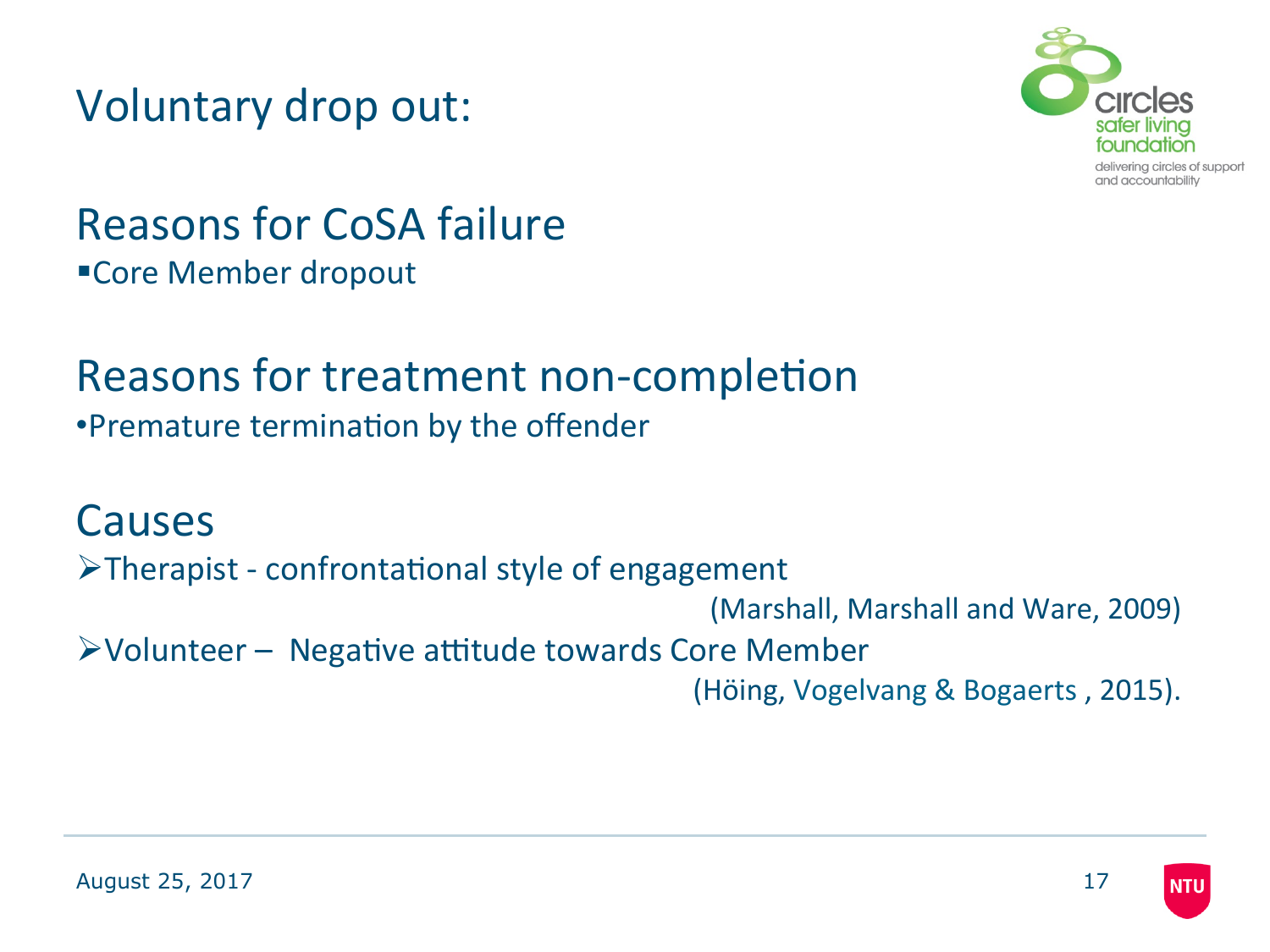Planned research



Quantitative research with 188 Core Members •Dynamic Risk Review (DRR) •Warwick-Edinburgh Mental Well-being Scale (WEMWBS) 

Qualitative research with Core Members •Untimely ended Circles (N=15) •Successfully completed Circles (N=15) 

**Other Qualitative research** •Volunteers (N=10) •Professionals (N=10) 

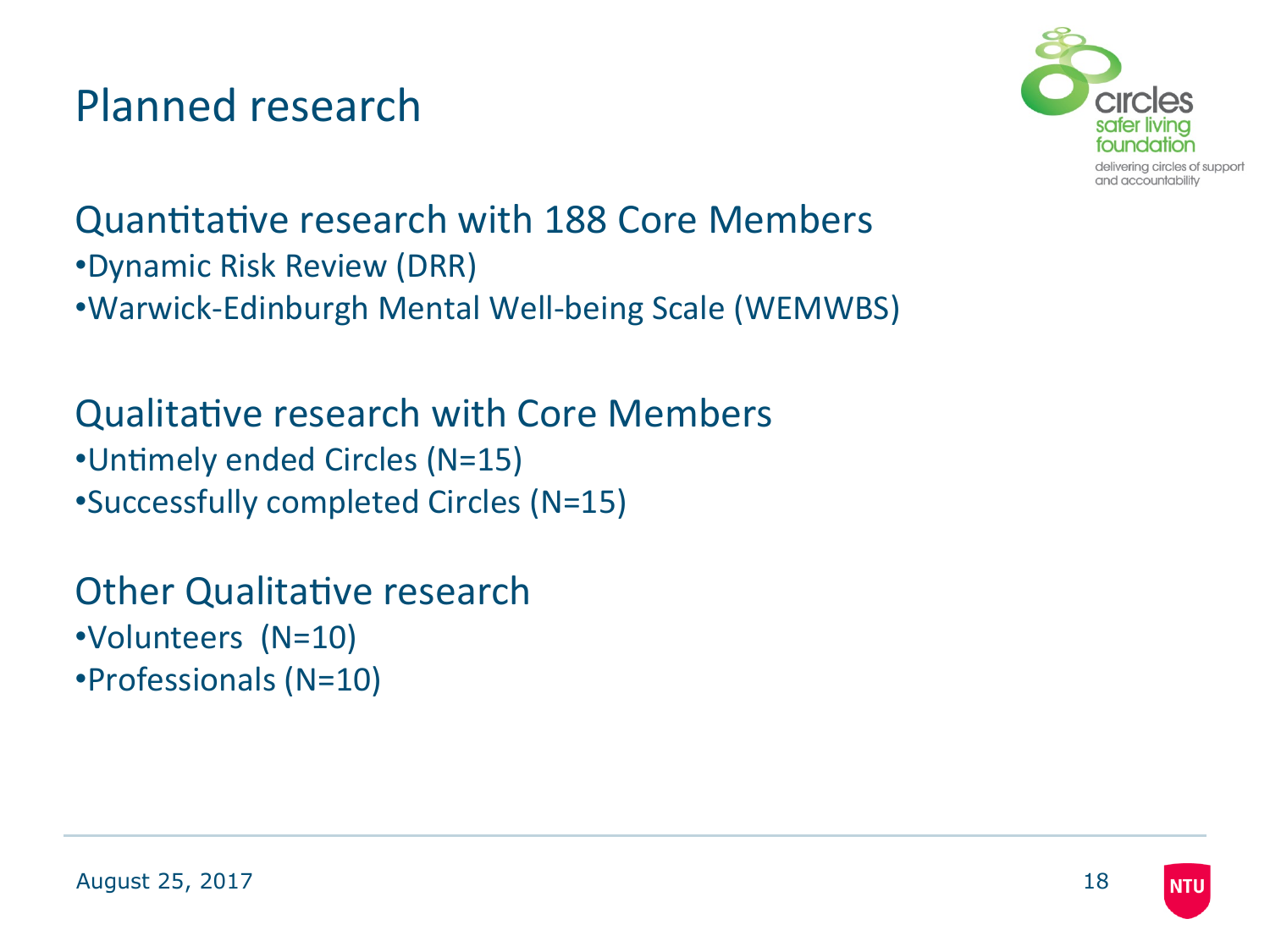### Potential Implications



What we do know...

•Individuals who drop-out of treatment have higher rates of recidivism than treatment completers

(Hanson, Gordon, Harris, Marques, Murphey, Quinsey, and Seto, 2002).

•Individuals who have had their treatment terminated early by a therapist have been evidenced to reoffend at a higher rate than those who drop-out from treatment 

(Romine, Miner, Poplin, Dwyer and Berg (2012).

What does this mean for Core Members?

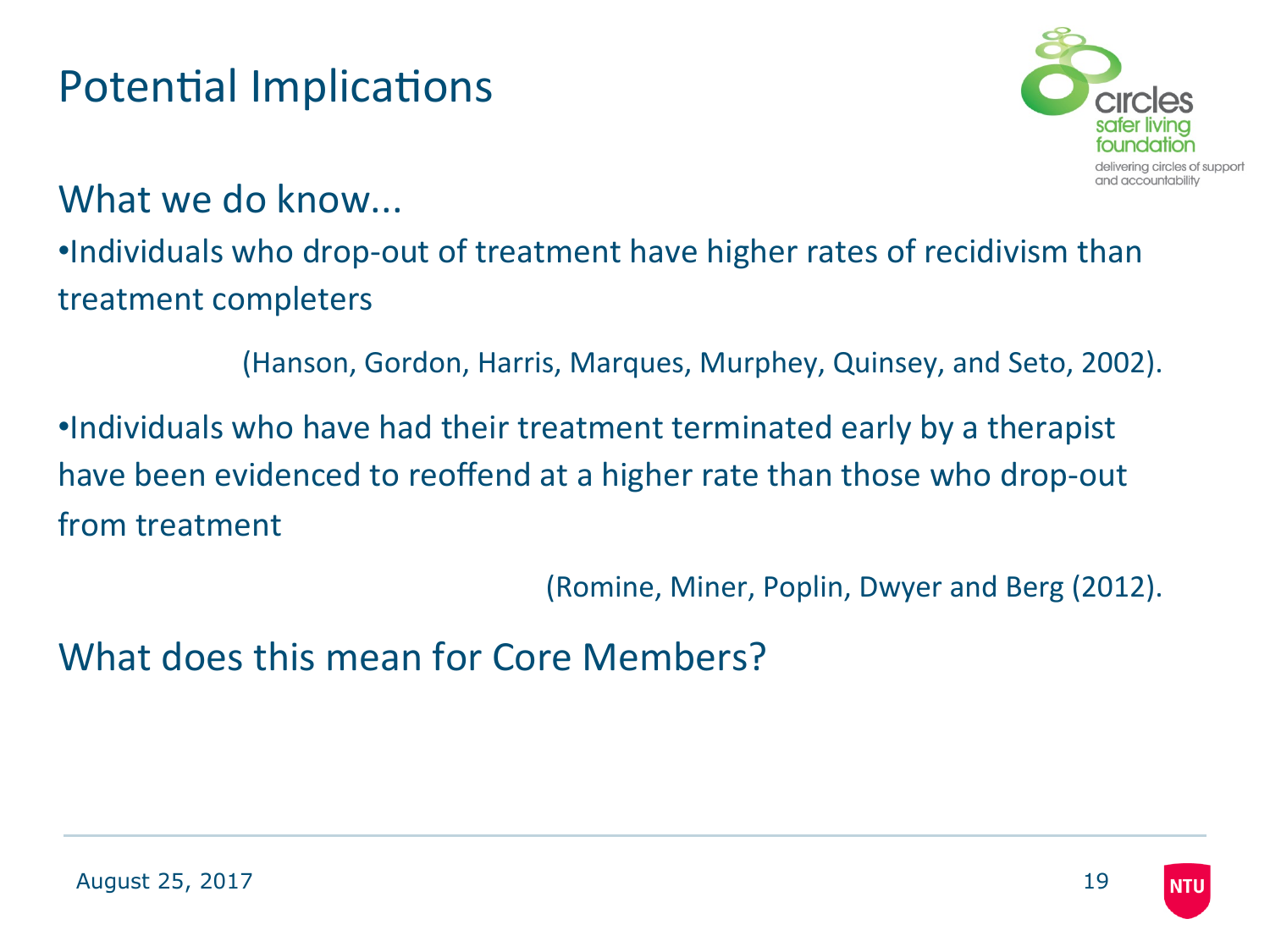

# **Thank you for listening**

**rosie.kitson-boyce2004@my.ntu.ac.uk @RosieBoyce1 michelle.dwerryhouse2016@my.ntu.ac.uk @YasMichelle** 

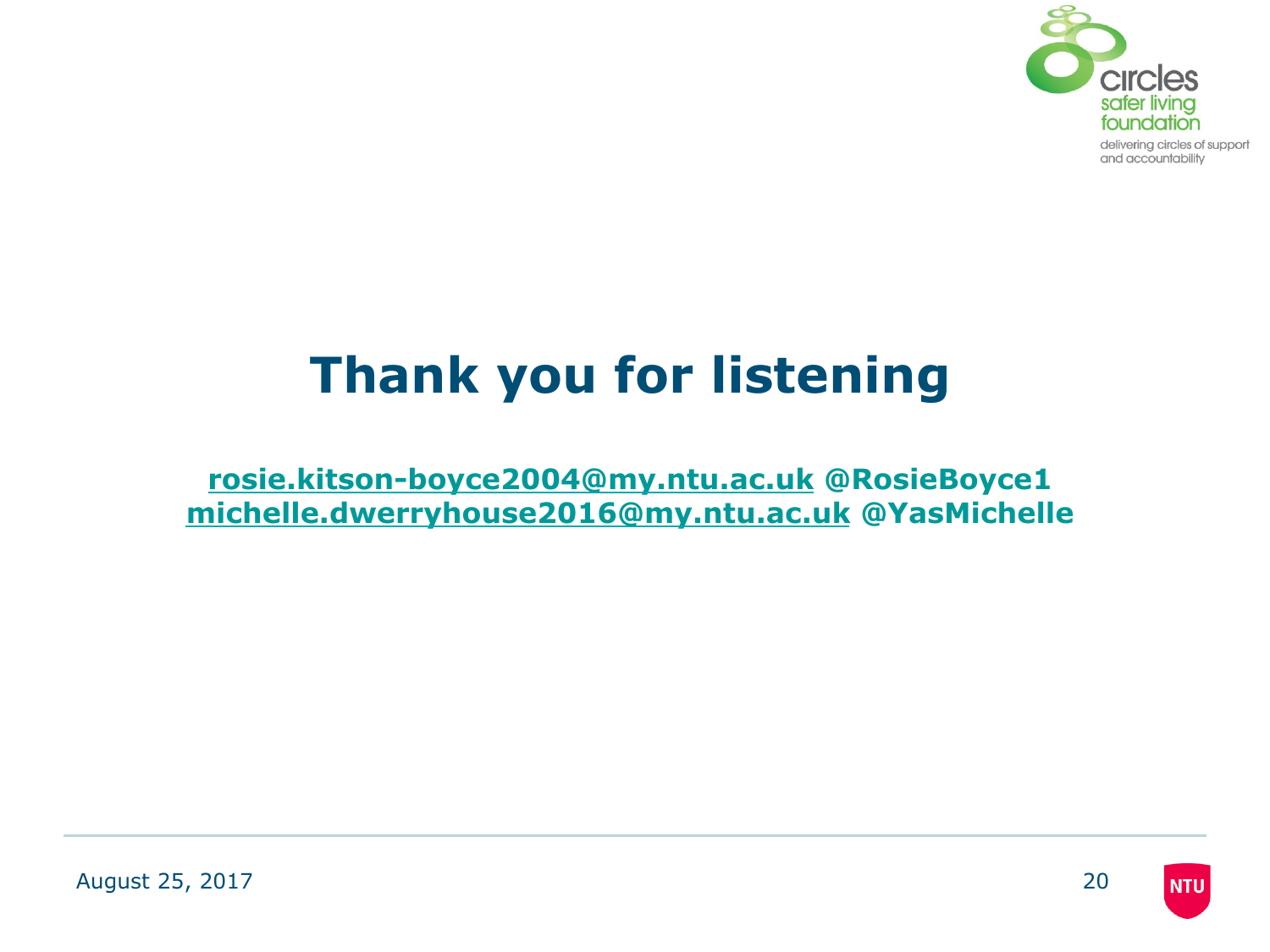### References

- Barry, M. (2007). Listening and learning: The reciprocal relationship between worker and client. *Probation Journal, 54*(4), 407-422. https://doi.org/10.1177/0264550507083539
- Bates, A., Macrae, R., Williams, D., & Webb, C. (2012). Ever-increasing circles: A descriptive study of Hampshire and Thames Valley circles of support and accountability 2002–09. *Journal of Sexual Aggression, 18*(3), 355-373. http://dx.doi.org/10.1080/13552600.2010.544415
- Bates, A., Williams, D., Wilson, C., & Wilson, R. J. (2013). Circles South East: the first 10 years 2002-2012. International Journal of Offender Therapy and Comparative Criminology, 0306624X13485362.
- Bates, A., Williams, D., Wilson, C., & Wilson, R. J. (2014). Circles south east: The first 10 years 2002-2012. *International Journal of Offender Therapy and Compara've Criminology, 58*(7), 861-885. hap://dx.doi.org/10.1177/0306624X13485362
- Blagden, N., Winder, B., & Hames, C. (2016). "They treat us like human beings"—Experiencing a therapeutic sex offenders prison: Impact on prisoners and staff and implications for treatment. *International Journal of Offender Therapy and Comparative Criminology, 60*(4), 371-396.
- Cesaroni, C. (2002). Releasing sex offenders into the community through "Circles of support"-A means of reintegrating the "Worst of the worst". Journal of Offender Rehabilitation, 34(2), 85-98.
- Hanson, R. K., Gordon, A., Harris, A. J., Marques, J. K., Murphy, W., Quinsey, V. L and Seto, M. C. (2002) First report of the collaborative outcome data project on the effectiveness of psychological treatment for sex offenders, *Sexual Abuse: A journal of research and treatment*, *14*(2), 169-194.
- Höing, M., Vogelvang, B and Bogaerts, S. (2015) "I Am a Different Man Now"—Sex Offenders in Circles of Support and Accountability A Prospective Study, International journal of offender therapy and comparative criminology, 0306624X15612431.
- Larochelle, S., Diguer, L., Laverdière, O and Greenman, P. S (2011) Predictors of psychological treatment noncompletion among sexual offenders, *Clinical Psychology Review*, 31:4, 554-562